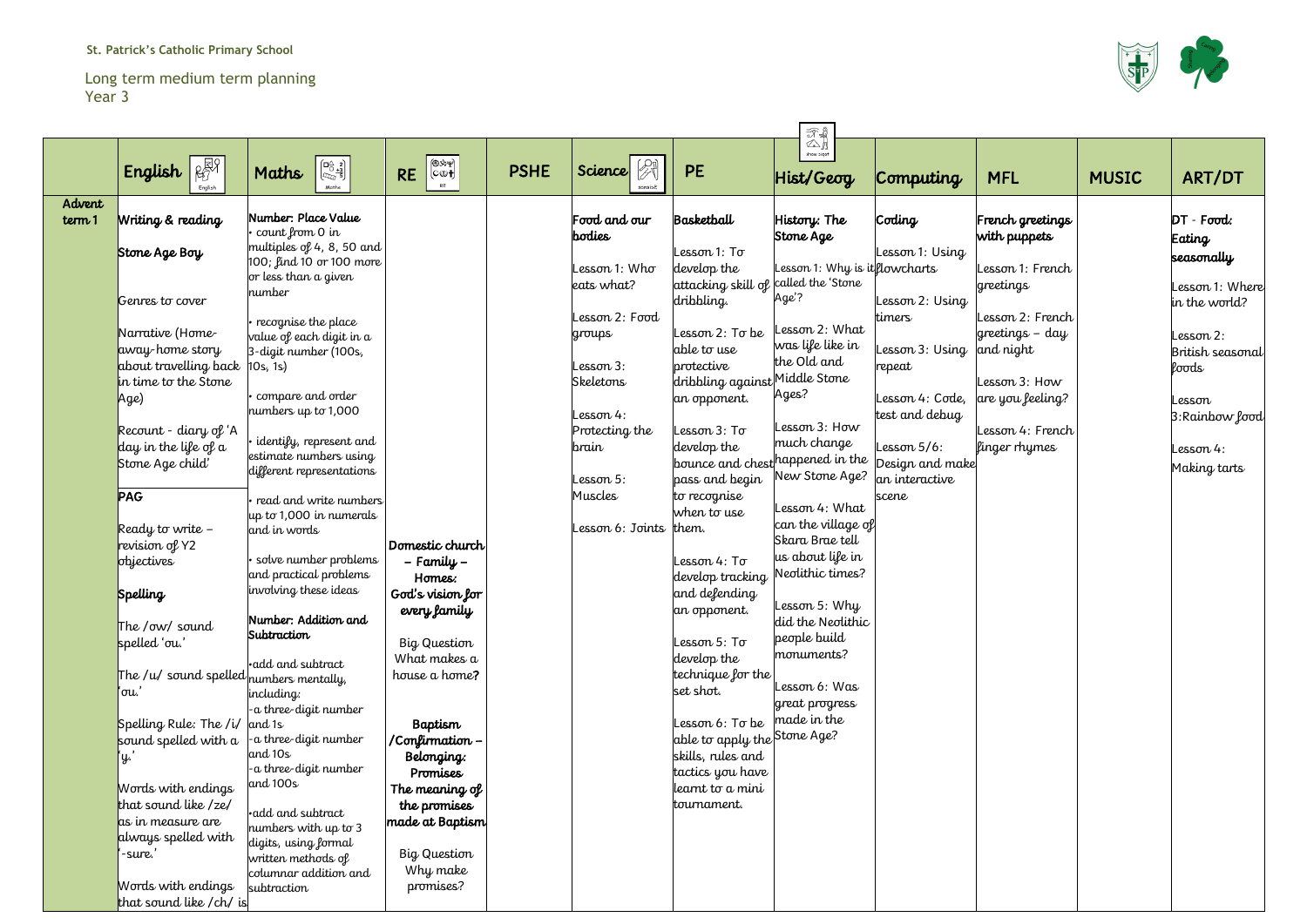## Long term medium term planning

Year 3

| י געו          |                           |                                                                     |                                |                             |                                                |                                                      |                                    |    |
|----------------|---------------------------|---------------------------------------------------------------------|--------------------------------|-----------------------------|------------------------------------------------|------------------------------------------------------|------------------------------------|----|
|                | often spelled -'ture'     | $\cdot$ estimate the answer to a $\mathsf{Ad}\xspace$ vent/Christma |                                |                             |                                                |                                                      |                                    |    |
|                | unless the root word      | calculation and use                                                 | $s$ – Loving:                  |                             |                                                |                                                      |                                    |    |
|                | ends in (t)ch.            | inverse operations to                                               | Visitors - Advent              |                             |                                                |                                                      |                                    |    |
|                |                           | check answers                                                       | $\cdot$ waiting for the $\mid$ |                             |                                                |                                                      |                                    |    |
|                | Challenge words           |                                                                     | coming of Jesus                |                             |                                                |                                                      |                                    |    |
|                |                           | ·solve problems,                                                    |                                |                             |                                                |                                                      |                                    |    |
|                |                           | including missing                                                   | Big Question                   |                             |                                                |                                                      |                                    |    |
|                |                           | number problems, using                                              | Are visitors                   |                             |                                                |                                                      |                                    |    |
|                |                           | number facts, place                                                 |                                |                             |                                                |                                                      |                                    |    |
|                |                           | value, and more complex                                             | always                         |                             |                                                |                                                      |                                    |    |
|                |                           | addition and subtraction                                            | welcome?                       |                             |                                                |                                                      |                                    |    |
| Advent term    |                           | Number: Addition and                                                |                                |                             |                                                |                                                      |                                    |    |
| $\overline{2}$ | Writing & reading         | Subtraction                                                         | Judaism                        | How does your               | $H$ ockey                                      | Geography:                                           | Online safety                      |    |
|                |                           |                                                                     | Harvest                        | garden grow?                |                                                | Climate and                                          |                                    |    |
|                | The Witch's Tears         | $\cdot$ add and subtract                                            | Relationships                  |                             |                                                | <b>Weather</b>                                       | Lesson 1: Safety   <mark>ai</mark> |    |
|                |                           | numbers mentally,<br>including:                                     |                                | Lesson 1: Parts             | Lesson $1:$ To                                 |                                                      | in numbers                         |    |
|                | Genres to cover           | a three-digit number-                                               |                                | of plant                    | develop sending                                | esson 1: What                                        |                                    |    |
|                |                           | and 1s                                                              |                                |                             | the ball with a                                | are weather,                                         | Lesson 2: Fact or in               |    |
|                | Narrative (Story in the   | a three-digit number                                                |                                | Lesson 2: Grow a push pass. |                                                | climate and                                          | liction?                           |    |
|                | style of The Witch's      | and 10s                                                             |                                | seed                        |                                                | biomes?                                              |                                    |    |
|                | Tears, set in winter)     | a three-digit number-                                               |                                |                             | Lesson $2:$ To                                 |                                                      | esson 3:                           |    |
|                |                           | and 100s                                                            |                                |                             | Lesson 3: Asking  develop receiving  Lesson 2: |                                                      | Appropriate                        |    |
|                | Information text          |                                                                     |                                | questions                   | the ball.                                      | What are the                                         | content & ratings La               |    |
|                | about climate             | add and subtract                                                    |                                |                             |                                                | polar regions                                        |                                    |    |
|                |                           | numbers with up to 3                                                |                                | esson 4: What               | Lesson $3:$ To                                 | like?                                                | <b>Spreadsheets</b>                |    |
|                |                           | digits, using formal                                                |                                |                             | do plants need to develop dribbling            |                                                      |                                    |    |
|                | <b>PAG</b>                | vritten methods of                                                  |                                | grow?                       |                                                | using the reverse Lesson 3: Where Lesson 1:          |                                    |    |
|                | <b>Determiners</b>        | columnar addition and                                               |                                |                             | stick (Indian                                  | are the hottest,                                     | Creating pie                       | st |
|                | Conjunctions              | subtraction                                                         |                                | esson 5:                    | dribble).                                      | driest places in                                     | charts & bar                       |    |
|                | Spelling                  |                                                                     |                                | Flowers and                 |                                                | the world?                                           | graphs                             |    |
|                | Words with the prefix     | $\cdot$ estimate the answer to a                                    |                                | pollination                 | Lesson $4:$ To                                 |                                                      |                                    |    |
|                | 're-' means 'again'       | calculation and use                                                 |                                |                             |                                                | develop moving Lesson 4: Where Lesson 2: Using M     |                                    |    |
|                | or 'back.'                | inverse operations to                                               |                                |                             |                                                | $ $ are the hottest, $ $ more than & spin $C$        |                                    |    |
|                |                           | check answers                                                       |                                | esson 6: How                | into space after                               |                                                      |                                    |    |
|                | The prefix 'dis-' which   | ·solve problems,                                                    |                                | seeds spread                |                                                | passing the ball. wettest places in button tools     |                                    | W  |
|                | has a negative            | including missing                                                   |                                |                             |                                                | the world?                                           |                                    |    |
|                | meaning.                  | number problems, using                                              |                                |                             | Lesson 5: To be                                |                                                      | Lesson 3:                          |    |
|                |                           | number facts, place                                                 |                                |                             | able to use an                                 | Lesson 5: Which Advanced mode                        |                                    |    |
|                | The prefix 'mis-' This is | value, and more complex                                             |                                |                             |                                                | open stick tackle. climate zone and & cell addresses |                                    |    |
|                | another prefix with       | addition and subtraction                                            |                                |                             |                                                | biome do we live                                     |                                    |    |
|                | negative meanings.        |                                                                     |                                |                             | Lesson 6: To                                   | in?                                                  |                                    |    |
|                | Adding suffixes           | Number: Multiplication                                              |                                |                             | apply defending                                |                                                      |                                    |    |
|                | beginning with vowel      | and Division                                                        |                                |                             | and attacking                                  | Lesson $6:$ Why is                                   |                                    |    |
|                | letters to words of more  |                                                                     |                                |                             | principles and                                 | climate                                              |                                    |    |
|                | than one syllable.        | recall and use                                                      |                                |                             | skills in a hockey important?                  |                                                      |                                    |    |
|                |                           | multiplication and                                                  |                                |                             | tournament.                                    |                                                      |                                    |    |
|                | Adding suffixes           | division facts for the 3, 4                                         |                                |                             |                                                |                                                      |                                    |    |
|                | beginning with vowel      | and 8 multiplication                                                |                                |                             |                                                |                                                      |                                    |    |
|                | letters to words of more  | tables                                                              |                                |                             |                                                |                                                      |                                    |    |
|                | than one syllable.        |                                                                     |                                |                             |                                                |                                                      |                                    |    |
|                |                           |                                                                     |                                |                             |                                                |                                                      |                                    |    |
|                | Challenge words           |                                                                     |                                |                             |                                                |                                                      |                                    |    |





| animals<br>Lesson 3:<br>Prehistoric<br>palette<br>Lesson 4:<br>cave wall<br>Lesson 5:<br>wall! | French adjectives<br>of colour, size<br>and shape<br>Lesson 1: Colours<br>in French<br>Lesson 2: Sizes<br>and shapes | Art<br>Prehistoric art<br>Lesson 1:<br><b>Exploring</b><br>prehistoric art<br>Lesson 2: |
|------------------------------------------------------------------------------------------------|----------------------------------------------------------------------------------------------------------------------|-----------------------------------------------------------------------------------------|
| Matisse's                                                                                      | Lesson 3: Using<br>shapes like                                                                                       | Charcoal                                                                                |
|                                                                                                | Matisse<br>Lesson 4: In the<br>style of Matisse<br>Lesson 6:<br>Inspired by                                          | Painting on the                                                                         |
|                                                                                                | 'Christmas Night'<br>window                                                                                          | Hands on cave                                                                           |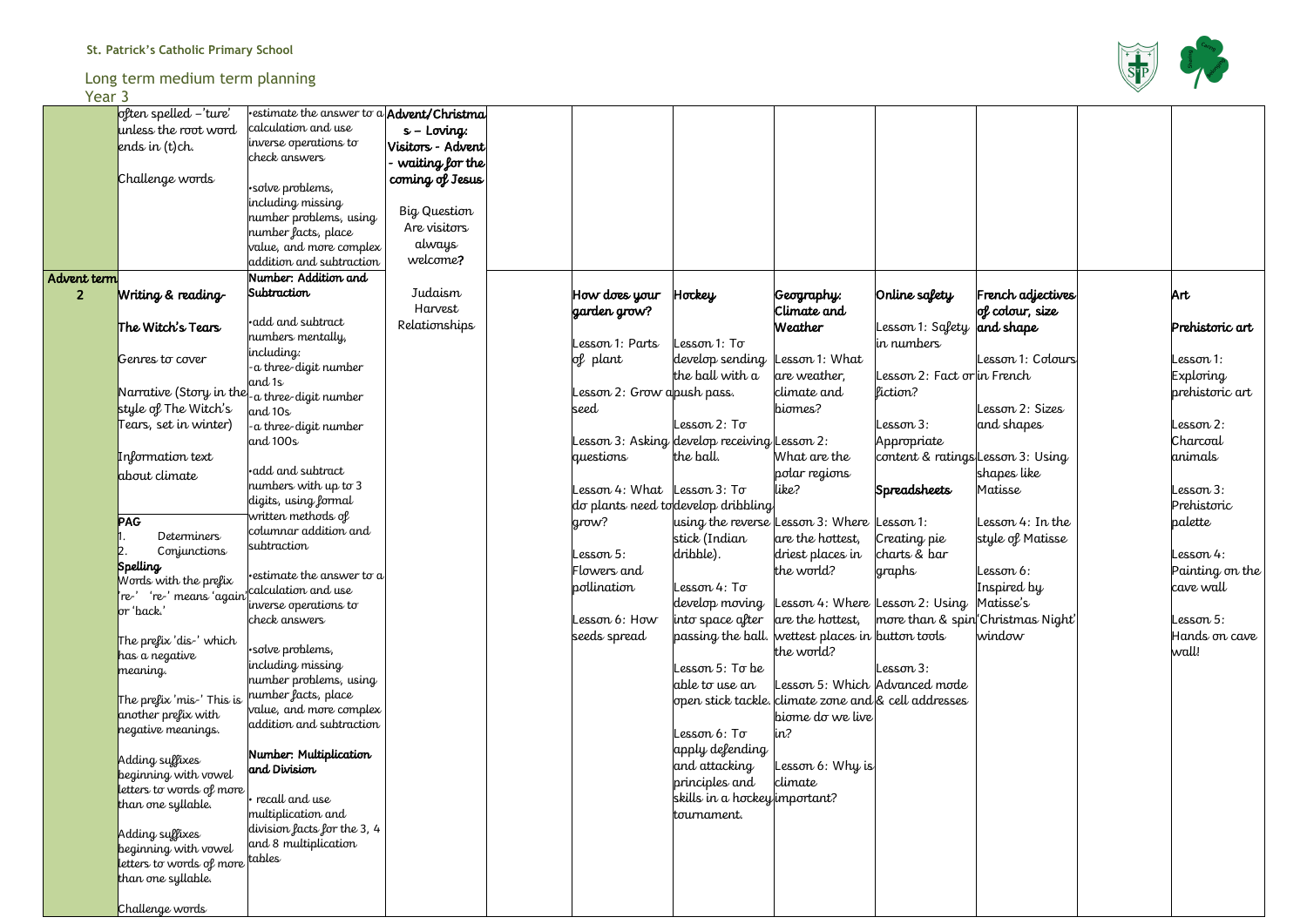# **St. Patrick's Catholic Primary School**

Long term medium term planning

| Year 3      | Lung term meulum term planning                           |                                                                                                                |                                 |             |                                |                                 | 「不敢                                      |                             |                                      |              |                          |
|-------------|----------------------------------------------------------|----------------------------------------------------------------------------------------------------------------|---------------------------------|-------------|--------------------------------|---------------------------------|------------------------------------------|-----------------------------|--------------------------------------|--------------|--------------------------|
|             | $\sqrt{\frac{1}{2}}$<br>English<br>English               | $\begin{pmatrix} \square\bigtriangleup&2\\ \square\bigtriangleup&\frac{+3}{5} \end{pmatrix}$<br>Maths<br>Maths | 倒淡里<br>(cയ+)<br><b>RE</b><br>RE | <b>PSHE</b> | 图<br>Science<br><b>Science</b> | PE                              | $\triangle$ h<br>topic work<br>Hist/Geog | Computing                   | <b>MFL</b>                           | <b>MUSIC</b> | ART/DT                   |
| Lent term 1 | Writing & reading -<br>The Iron Man $-$ Ted              | Number: Multiplication<br>and Division                                                                         |                                 |             | Forces and<br>Magnets          | Fitness                         | History: The<br>Bronze Age and           | Touch Typing.               | French<br>playground                 |              | $DT - Digital$<br>world: |
|             | <b>Hughes</b>                                            |                                                                                                                |                                 |             |                                |                                 | the Iron Age                             |                             | esson 1: Home, <b>games – number</b> |              | Electronic               |
|             |                                                          |                                                                                                                |                                 |             |                                | Lesson 1: Pushes  Lesson 1: To  |                                          | top and bottom              | and age                              |              | <b>charm</b>             |
|             | Genres to cover                                          | write and calculate.»                                                                                          |                                 |             | and Pulls                      | develop an                      | Lesson 1: What                           | row keys                    |                                      |              |                          |
|             | Narrative - 'Iron                                        | mathematical                                                                                                   |                                 |             |                                | awareness of                    | difference did                           |                             | Lesson 1: Let's                      |              | Lesson 1: Smart          |
|             | Giant' story                                             | statements for                                                                                                 |                                 |             |                                | Lesson 2: Moving what your body | bronze make?                             | esson 2: Home, count        |                                      |              | wearables                |
|             | Newspaper report $-$                                     | multiplication and                                                                                             |                                 |             | things on                      | is capable of.                  | Lesson 2: How                            | Top and Bottom              | Lesson 2: Let's                      |              | Lesson 2:                |
|             | Iron man on the loose division using the                 | multiplication tables                                                                                          |                                 |             | different surfaces             | Lesson 2: To                    | does the                                 | Row Keys<br>(consolidation) | count higher                         |              | Programming              |
|             |                                                          | that they know,                                                                                                |                                 |             | Lesson 3:                      | develop speed                   | Amesbury Archer                          |                             |                                      |              | an eCharm                |
|             | <b>PAG</b>                                               | including for two-digit                                                                                        |                                 |             | Magnetism                      | and strength.                   | help us know                             | esson 3: Left               | Lesson 3: How                        |              |                          |
|             | 1. Adverbs                                               | numbers times one                                                                                              |                                 |             |                                |                                 | more about the                           | keys                        | old are you?                         |              | Lesson 3:                |
|             | 2. Prepositions                                          | digit numbers, using                                                                                           |                                 |             | Lesson 4: Poles                | esson 3: To                     | Bronze Age?                              |                             |                                      |              | <i>eCharm</i>            |
|             | Spelling                                                 | mental and progressing                                                                                         |                                 |             |                                | complete actions                |                                          | Lesson 4: Right             | Lesson 4:                            |              | pouches                  |
|             |                                                          | to formal written                                                                                              |                                 |             | Lesson 5: Fun                  | to develop co-                  | Lesson 3: Do we keys                     |                             | Reading French                       |              |                          |
|             | The long vowel $/a/$<br>sound spelled 'ai'               | methods                                                                                                        |                                 |             | magnetic games ordination.     |                                 | agree that not                           |                             | numbers                              |              | Lesson 4; Point          |
|             |                                                          |                                                                                                                |                                 |             |                                |                                 | much happened                            |                             |                                      |              | of sale displays         |
|             | The long / a/ vowel                                      | solve problems,                                                                                                |                                 |             |                                | Lesson 6: Where  Lesson 4: To   | in the Iron Age? Email                   |                             | Lesson 5:                            |              |                          |
|             | sound spelled 'ei.'                                      | including missing                                                                                              |                                 |             | are magnets                    | complete actions                |                                          |                             | Outdoor games                        |              |                          |
|             |                                                          | number problems,                                                                                               | Local Church -                  |             | used?                          | to develop                      | Lesson 4: Was                            | esson 1:                    | in France                            |              |                          |
|             | The long / a/ vowel                                      | involving multiplication<br>and division, including                                                            | Community:                      |             |                                | agility.                        | home life much<br>better in the Iron     | Communication               |                                      |              |                          |
|             | sound spelled 'ey.'                                      | positive integer scaling                                                                                       | Journeys: The<br>Christian      |             |                                | Lesson 5: To                    | Age than the                             | esson 2:                    |                                      |              |                          |
|             |                                                          | problems and                                                                                                   | family's journey                |             |                                | complete actions Bronze Age?    |                                          | Composing                   |                                      |              |                          |
|             | Adding the suffix -ly. correspondence                    |                                                                                                                | with Jesus                      |             |                                | to develop                      |                                          | emails                      |                                      |              |                          |
|             | Adding the -ly suffix                                    | problems in which n                                                                                            | through the                     |             |                                | balance.                        | Lesson 5: Do you                         |                             |                                      |              |                          |
|             | to an adjective turns it                                 | objects are connected                                                                                          | Church's year                   |             |                                |                                 | think this was a                         |                             |                                      |              |                          |
|             | into an adverb.                                          | to m objects                                                                                                   |                                 |             |                                | Lesson 6: To                    | dangerous time                           |                             |                                      |              |                          |
|             |                                                          |                                                                                                                | Big Question                    |             |                                | complete actions for people to  |                                          |                             |                                      |              |                          |
|             | $\blacksquare$ Homophones – words<br>which have the same |                                                                                                                | Is life a journey?              |             |                                | to develop                      | live?                                    |                             |                                      |              |                          |
|             | pronunciation but                                        | Measurement: Money                                                                                             |                                 |             |                                | stamina.                        |                                          |                             |                                      |              |                          |
|             | different meanings                                       |                                                                                                                |                                 |             |                                |                                 | Lesson 6: Which                          |                             |                                      |              |                          |
|             | and/or spellings.                                        | •add and subtract                                                                                              | Eucharist-                      |             |                                |                                 | was more                                 |                             |                                      |              |                          |
|             |                                                          | amounts of money to                                                                                            | Relating:                       |             |                                |                                 | impressive – the                         |                             |                                      |              |                          |
|             | Challenge Words                                          | give change, using<br>both E and p in                                                                          | Listening &<br>Sharing:         |             |                                |                                 | Bronze Age or<br>the Iron Age?           |                             |                                      |              |                          |
|             |                                                          | practical contexts                                                                                             | Listening to the                |             |                                |                                 |                                          |                             |                                      |              |                          |
|             |                                                          |                                                                                                                | Word of God and                 |             |                                |                                 |                                          |                             |                                      |              |                          |
|             |                                                          | <b>Statistics</b>                                                                                              | sharing in Holy                 |             |                                |                                 |                                          |                             |                                      |              |                          |
|             |                                                          |                                                                                                                | Communion                       |             |                                |                                 |                                          |                             |                                      |              |                          |
|             |                                                          | $\cdot$ interpret and present                                                                                  |                                 |             |                                |                                 |                                          |                             |                                      |              |                          |
|             |                                                          | data using bar charts,                                                                                         | Big Question                    |             |                                |                                 |                                          |                             |                                      |              |                          |
|             |                                                          | pictograms and tables                                                                                          | What's so                       |             |                                |                                 |                                          |                             |                                      |              |                          |
|             |                                                          |                                                                                                                | important about                 |             |                                |                                 |                                          |                             |                                      |              |                          |



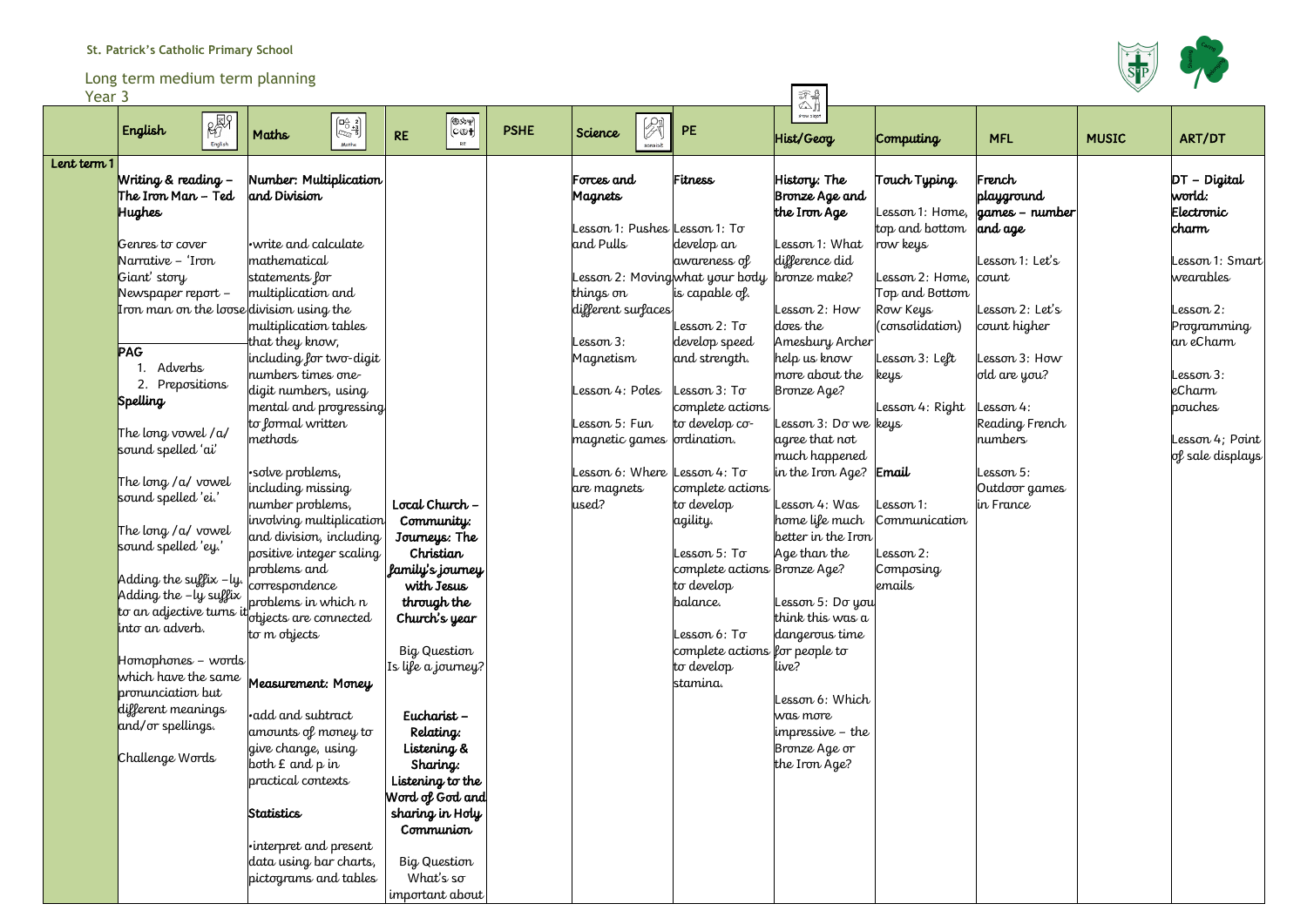### Long term medium term planning

#### Year 3

| <b>ICAL J</b> |                                                 |                                                           |                   |                 |                                  |                                   |                       |                          |                           |                       |
|---------------|-------------------------------------------------|-----------------------------------------------------------|-------------------|-----------------|----------------------------------|-----------------------------------|-----------------------|--------------------------|---------------------------|-----------------------|
|               |                                                 | ·solve one-step and                                       | listening and     |                 |                                  |                                   |                       |                          |                           |                       |
|               |                                                 | two-step questions [for]                                  | sharing?          |                 |                                  |                                   |                       |                          |                           |                       |
|               |                                                 | example 'How many                                         |                   |                 |                                  |                                   |                       |                          |                           |                       |
|               |                                                 | more?' and 'How many                                      | Lent/Easter -     |                 |                                  |                                   |                       |                          |                           |                       |
|               |                                                 | fewer?'] using                                            | Giving: Giving    |                 |                                  |                                   |                       |                          |                           |                       |
|               |                                                 | information presented                                     | All: Lent, a time |                 |                                  |                                   |                       |                          |                           |                       |
|               |                                                 | in scaled bar charts                                      | to remember       |                 |                                  |                                   |                       |                          |                           |                       |
|               |                                                 |                                                           |                   |                 |                                  |                                   |                       |                          |                           |                       |
|               |                                                 | and pictograms and                                        | Jesus' total      |                 |                                  |                                   |                       |                          |                           |                       |
|               |                                                 | tables                                                    | giving            |                 |                                  |                                   |                       |                          |                           |                       |
| Lent term 2   |                                                 |                                                           |                   |                 |                                  |                                   |                       |                          |                           |                       |
|               | Writing & reading                               | Measurement: Length                                       | Big Question      | Light and       | Dance                            | Geography: Our Email              |                       | In a French              | See Mr Stanton <b>Art</b> |                       |
|               | Rainforest Rescue                               | and Perimeter                                             | What makes        | shadows         |                                  | World                             | (continued)           | <b>classroom</b>         | planning                  | Formal                |
|               |                                                 |                                                           | some people give  |                 |                                  |                                   |                       |                          |                           | elements of $art$ $ $ |
|               | Genres to cover                                 | ·measure, compare,                                        | everything for    |                 | esson 1: Sources Lesson 1 Theme: | Lesson 1: What   Lesson 1: Using  |                       | esson 1: Follow Singing: |                           |                       |
|               |                                                 | add and subtract:                                         | other people?     | of light        | Machines                         | is the world like? email safely – |                       | the French               |                           | Lesson 1:             |
|               | Non-Chronological                               | $lengths$ (m/cm/mm);                                      |                   |                 |                                  | Lesson 2: How                     | part 1                | teacher                  |                           | Seeing simple         |
|               | report writing - The                            | mass (kg/g);                                              |                   |                 | esson 2: Mirrors Lesson 2 Theme: | can we describe                   |                       |                          |                           | shapes                |
|               | Rainforest                                      | volume/capacity (l/ml)                                    |                   |                 | Machines                         | where places are Lesson 2: Using  |                       | esson 2: Pencils         |                           |                       |
|               |                                                 |                                                           |                   | esson 3: Mirror |                                  | on the Earth's                    | $ $ email safely -    | and things in the        |                           | Lesson 2:             |
|               | Persuasive writing -                            | •measure the perimeter                                    |                   | maths           | Lesson 3 Theme: surface?         |                                   | part 2                | classroom                |                           | Geometry              |
|               |                                                 | saving the rainforest/ $\log$ simple 2-D shapes           |                   |                 | Machines                         |                                   |                       |                          |                           |                       |
|               | environment                                     |                                                           |                   | esson 4: Mirror |                                  | Lesson 3: What                    | $\textsf{Lessom} 3$ : | Lesson $3:$ To           |                           | Lesson 3:             |
|               |                                                 |                                                           |                   |                 |                                  |                                   |                       |                          |                           |                       |
|               |                                                 |                                                           |                   | maths -         | Lesson 4 Theme:                  | $ $ do the lines of               | Attachments           | have or have not         |                           | Working with          |
|               | Narrative: Adventure                            |                                                           |                   | symmetry        | Forces and                       | maps and globes                   |                       |                          |                           | wire                  |
|               | story                                           | Number: Fractions                                         |                   |                 | Magnets                          | mean?                             | Lesson 4: Email       | esson 4: School          |                           |                       |
|               | <b>PAG</b>                                      |                                                           |                   | esson 5: Making |                                  |                                   | simulations           | bag French               |                           | Lesson 4: The 4       |
|               | Speech                                          | $\cdot$ count up and down in                              |                   | shadows         | esson 5 Theme:                   | Lesson 4: $Why$                   |                       | detectives               |                           | rules of shading      |
|               | 2. Tenses                                       | tenths; recognise that                                    |                   |                 | Seasons                          | $ $ do we have day $ $ Branching  |                       |                          |                           |                       |
|               | <b>Spelling</b>                                 | tenths arise from                                         |                   | esson 6:        |                                  | and night?                        | databases             | Lesson 5: In my          |                           | Lesson 5:             |
|               |                                                 | The $\mathcal U$ sound spelled '- dividing an object into |                   | Exploring $my$  | Lesson 6 Theme:                  |                                   |                       | French bag               |                           | Shading from          |
|               | al' at the end of                               | 10 equal parts and in                                     |                   | shadow          | <b>Seasons</b>                   | Lesson 5: What                    | $\textsf{Lessom 1:}$  |                          |                           | light to dark         |
|               | words.                                          | dividing one digit                                        |                   |                 |                                  | time is it where                  | Introducing           |                          |                           |                       |
|               |                                                 | numbers or quantities                                     |                   |                 | Lesson 7 Theme: you are?         |                                   | databases             |                          |                           |                       |
|               | The /V sound spelled '-                         | by 10                                                     |                   |                 | Romans                           |                                   |                       |                          |                           |                       |
|               | $\mathsf{I}\mathsf{e}'$ at the end of           |                                                           |                   |                 |                                  | Lesson 6: What                    | $\textsf{Lesson 2:}$  |                          |                           |                       |
|               | words.                                          | •recognise, find and                                      |                   |                 | Lesson 8 Theme:  are the co-     |                                   | Branching             |                          |                           |                       |
|               |                                                 | write fractions of a                                      |                   |                 | Romans                           | ordinates?                        | databases             |                          |                           |                       |
|               | Adding the suffix '-ly'                         | discrete set of objects:                                  |                   |                 |                                  |                                   |                       |                          |                           |                       |
|               | when the root word                              |                                                           |                   |                 |                                  |                                   | Lesson $3/4$ :        |                          |                           |                       |
|               | ends in '-le' then the '-                       | unit fractions and non                                    |                   |                 |                                  |                                   |                       |                          |                           |                       |
|               | $\vert$ le' is changed to '-ly.'                | unit fractions with                                       |                   |                 |                                  |                                   | Creating a            |                          |                           |                       |
|               |                                                 | small denominators                                        |                   |                 |                                  |                                   | branching             |                          |                           |                       |
|               | Adding the suffix '-ally'   recognise and use   |                                                           |                   |                 |                                  |                                   | database on the       |                          |                           |                       |
|               |                                                 | which is used instead offractions as numbers              |                   |                 |                                  |                                   | computer              |                          |                           |                       |
|               | -ly' when the root word<br>ends in $'-ic'$      |                                                           |                   |                 |                                  |                                   |                       |                          |                           |                       |
|               |                                                 | Consolidation                                             |                   |                 |                                  |                                   |                       |                          |                           |                       |
|               | Adding the suffix $-ly$ .<br>Words which do not |                                                           |                   |                 |                                  |                                   |                       |                          |                           |                       |
|               | follow the rules.                               |                                                           |                   |                 |                                  |                                   |                       |                          |                           |                       |
|               |                                                 |                                                           |                   |                 |                                  |                                   |                       |                          |                           |                       |
|               | Challenge Words                                 |                                                           |                   |                 |                                  |                                   |                       |                          |                           |                       |
|               |                                                 |                                                           |                   |                 |                                  |                                   |                       |                          |                           |                       |

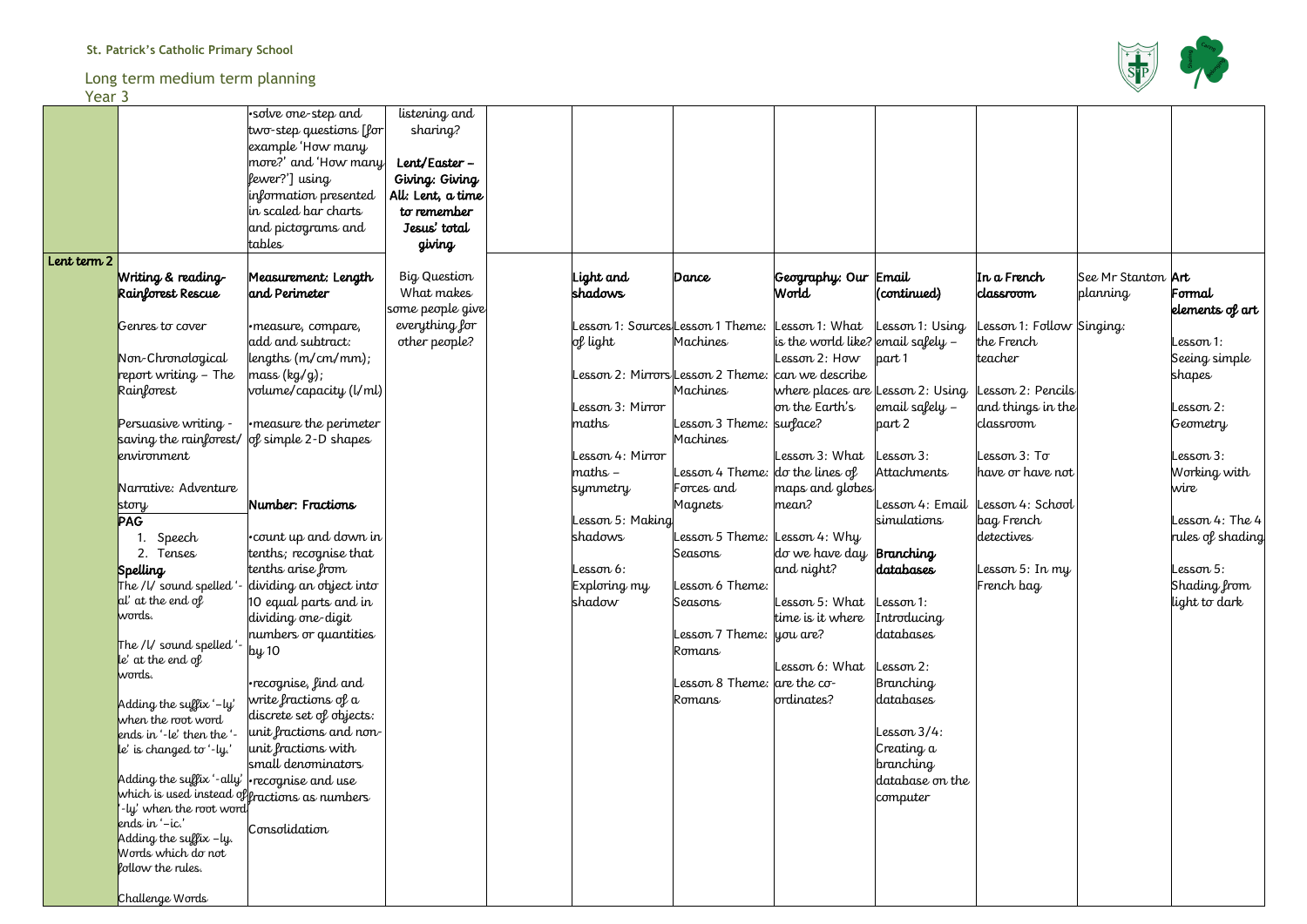# **St. Patrick's Catholic Primary School**

#### Long term medium term planning

| Year 3    | Long term medium term planning                |                                                                                                                              |                                 |             |                                  |                                           | 云                                |                                     |                        |              |                 |
|-----------|-----------------------------------------------|------------------------------------------------------------------------------------------------------------------------------|---------------------------------|-------------|----------------------------------|-------------------------------------------|----------------------------------|-------------------------------------|------------------------|--------------|-----------------|
|           | 腳<br>English                                  | $\begin{pmatrix} \Box^{\triangle}_{\triangle} & 2 \\ \Box^{\triangle}_{\triangle} & 3 \\ \Box^{\triangle} & 5 \end{pmatrix}$ | ⊕≫ාමා<br>(c⊚+)                  | <b>PSHE</b> | $\mathbb{Z}$                     | PE                                        | topic work                       |                                     |                        |              |                 |
|           | English                                       | Maths<br>Maths                                                                                                               | <b>RE</b><br><b>RE</b>          |             | Science<br>Science               |                                           | Hist/Geog                        | Computing                           | <b>MFL</b>             | <b>MUSIC</b> | ART/DT          |
| Pentecost |                                               |                                                                                                                              |                                 |             |                                  |                                           |                                  |                                     |                        |              |                 |
| term 1    | Writing & reading                             | Number: Fractions                                                                                                            |                                 |             | Rocks and fossils Rounders       |                                           | History: Local                   | Simulations                         | French transport       |              | <b>DT</b>       |
|           |                                               |                                                                                                                              |                                 |             |                                  |                                           | <b>History</b>                   |                                     |                        |              | Structures:     |
|           | The Adventures of                             | •recognise and show,                                                                                                         |                                 |             |                                  | esson 1: Sorting Lesson 1: To play        |                                  | Lesson 1: What                      | esson 1: French        |              | Constructing a  |
|           | Robin Hood                                    | using diagrams,                                                                                                              |                                 |             | rocks                            | different roles in                        | esson 1: What<br>makes a         | are simulations?                    | transport              |              | castle          |
|           |                                               | equivalent fractions<br>with small                                                                                           |                                 |             | esson 2:                         | a game and<br>begin to think              | building/site                    | esson 2:                            | language<br>detectives |              | Lesson 1:       |
|           | Genres to cover:                              | denominators                                                                                                                 |                                 |             | Comparing rocks tactically about |                                           | special?                         | Exploring                           |                        |              | Features of $a$ |
|           |                                               |                                                                                                                              |                                 |             |                                  | each role.                                |                                  | simulations                         | Lesson 2: How          |              | castle          |
|           | Narrative (traditional                        | <b>.</b> add and subtract                                                                                                    |                                 |             | esson 3:                         |                                           | Lesson 2: Should                 |                                     | shall we travel?       |              |                 |
|           | $ t$ ale) – the legend of                     | fractions with the same                                                                                                      |                                 |             | Sedimentary,                     | Lesson 2: To                              | all listed                       | Lesson 3:                           |                        |              | Lesson 2:       |
|           | Robin Hood                                    | denominator within                                                                                                           |                                 |             | metamorphic,                     | develop the                               | buildings be                     | Analysing and                       | Lesson 3: On the       |              | Designing a     |
|           |                                               | one whole                                                                                                                    |                                 |             | igneous                          | bowling action                            | preserved?                       | evaluating a                        | road                   |              | castle          |
|           | Letters – writing to                          |                                                                                                                              |                                 |             |                                  | and learn the                             |                                  | simulation                          |                        |              |                 |
|           | the council/other                             | .compare and order                                                                                                           |                                 |             | esson 4: What                    | rules of bowling.                         | esson 3: Can                     |                                     | Lesson 4: Travel       |              | Lesson 3: Nets  |
|           | children/school                               | unit fractions, and                                                                                                          |                                 |             | is soil?                         |                                           | we find a listed                 | Graphing                            | the French             |              | and structures  |
|           | lamilies about                                | fractions with the same                                                                                                      |                                 |             |                                  |                                           | Lesson 3: To run building of the |                                     | speaking world         |              |                 |
|           | recycling more                                | denominators                                                                                                                 |                                 |             | esson 5: Are                     | around the                                | luture?                          | Lesson 1:                           |                        |              | Lesson 4:       |
|           | materials OR visiting                         |                                                                                                                              | Pentecost-                      |             | worms good for                   | outside of the                            |                                  | Introducing                         | Lesson 5:              |              | Building a      |
|           | local sites/tourist                           | solve problems that                                                                                                          | Serving: Energy:                |             | soil?                            | bases and make                            | Lesson 4/5: Can 2graph           |                                     | Journey to a           |              | castle          |
|           | attractions, etc.                             | involve all of the above                                                                                                     | The wonder and                  |             | $\frac{2}{5}$ esson 6/7:         | decisions about                           | we plan a                        |                                     | French school          |              |                 |
|           | <b>PAG</b>                                    |                                                                                                                              | power of the                    |             | Fossils                          | when to stop<br>and when to run. save our | campaign to                      | Lesson 2: Using<br>2 graph to solve |                        |              |                 |
|           | 1. Nouns                                      | Measurement: Time                                                                                                            | Holy Spirit                     |             |                                  |                                           | building?                        | an investigation                    |                        |              |                 |
|           | 2. Paragraphs                                 |                                                                                                                              |                                 |             |                                  | Lesson 4: To                              |                                  |                                     |                        |              |                 |
|           | Spelling                                      | <b>.</b> tell and write the time                                                                                             | Big Question:                   |             |                                  |                                           | field a ball using Lesson 6: Why |                                     |                        |              |                 |
|           | Words ending in '-er'                         | from an analogue                                                                                                             | What's the use of               |             |                                  | a two handed                              | should we                        |                                     |                        |              |                 |
|           | when the root word                            | clock, including using                                                                                                       | energy?                         |             |                                  | pick up and a                             | preserve our                     |                                     |                        |              |                 |
|           | ends in $(t)$ ch.                             | Roman numerals, and                                                                                                          |                                 |             |                                  | short barrier.                            | locality?                        |                                     |                        |              |                 |
|           |                                               | 12-hour and 24-hour                                                                                                          | Reconciliation -                |             |                                  |                                           |                                  |                                     |                        |              |                 |
|           | Words with the /k/<br>sound spelled 'ch.'     | clocks                                                                                                                       | Inter-Relating:<br>Choices: The |             |                                  | Lesson 5: To                              |                                  |                                     |                        |              |                 |
|           | These words have their                        |                                                                                                                              | importance of                   |             |                                  | develop batting                           |                                  |                                     |                        |              |                 |
|           | origins in the Greek                          | estimate and read                                                                                                            | conscience in                   |             |                                  | technique and an                          |                                  |                                     |                        |              |                 |
|           | language.                                     | time with increasing                                                                                                         | making choices                  |             |                                  | understanding of                          |                                  |                                     |                        |              |                 |
|           |                                               | accuracy to the nearest                                                                                                      |                                 |             |                                  | where to hit the                          |                                  |                                     |                        |              |                 |
|           | Words ending with the                         | minute                                                                                                                       | Big Question                    |             |                                  | ball.                                     |                                  |                                     |                        |              |                 |
|           | /g/ sound spelled '-gue'<br>and the /k/ sound |                                                                                                                              | What helps me                   |             |                                  | Lesson 6: To                              |                                  |                                     |                        |              |                 |
|           | spelled '-que.' These                         | •know the number of<br>seconds in a minute                                                                                   | to choose well?                 |             |                                  | apply skills and                          |                                  |                                     |                        |              |                 |
|           | words are French in                           | and the number of                                                                                                            |                                 |             |                                  | rules learnt to                           |                                  |                                     |                        |              |                 |
|           | origin.                                       | days in each month,                                                                                                          | Special Places                  |             |                                  | play rounders                             |                                  |                                     |                        |              |                 |
|           |                                               | year and leap year                                                                                                           | What makes a                    |             |                                  |                                           |                                  |                                     |                        |              |                 |
|           | Words with the /s/                            |                                                                                                                              | place special?                  |             |                                  |                                           |                                  |                                     |                        |              |                 |
|           | sound spelled 'sc' which                      | . compare durations of                                                                                                       |                                 |             |                                  |                                           |                                  |                                     |                        |              |                 |
|           | is Latin in its origin.                       | events                                                                                                                       | Sikhism Week                    |             |                                  |                                           |                                  |                                     |                        |              |                 |
|           | Homophones: Words                             |                                                                                                                              |                                 |             |                                  |                                           |                                  |                                     |                        |              |                 |
|           | which have the same                           |                                                                                                                              |                                 |             |                                  |                                           |                                  |                                     |                        |              |                 |